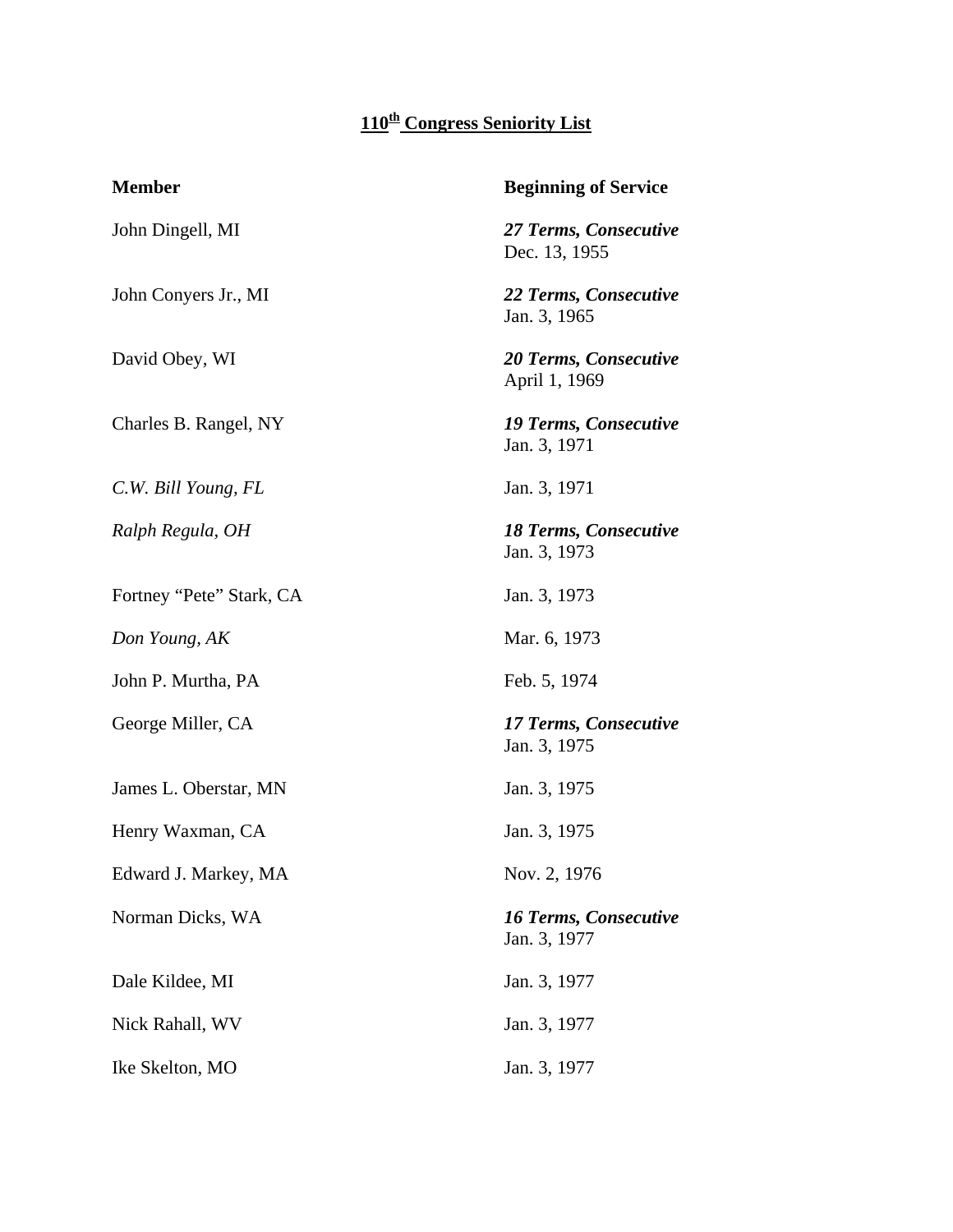| Jerry Lewis, CA             | <b>15 Terms Consecutive</b><br>Jan. 3, 1979 |
|-----------------------------|---------------------------------------------|
| James Sensenbrenner Jr., WI | Jan. 3, 1979                                |
| Thomas Petri, WI            | Apr 3, 1979                                 |
| David Dreier, CA            | <b>14 Terms Consecutive</b><br>Jan. 3, 1981 |
| Barney Frank, MA            | Jan. 3, 1981                                |
| Ralph Hall, TX              | Jan. 3, 1981                                |
| Duncan Hunter, CA           | Jan. 3, 1981                                |
| Harold Rogers, KY           | Jan. 3, 1981                                |
| Christopher Smith, NJ       | Jan. 3, 1981                                |
| Frank Wolf, VA              | Jan. 3, 1981                                |
| Steny Hoyer, MD             | May 19, 1981                                |
| Howard Berman, CA           | 13 Terms, Consecutive<br>Jan. 3, 1983       |
| Rick Boucher, VA            | Jan. 3, 1983                                |
| Dan Burton, IN              | Jan. 3, 1983                                |
| Marcy Kaptur, OH            | Jan. 3, 1983                                |
| Sander Levin, MI            | Jan. 3, 1983                                |
| Alan Mollohan, WV           | Jan. 3, 1983                                |
| Solomon Ortiz, TX           | Jan. 3, 1983                                |
| John Spratt, Jr., SC        | Jan. 3, 1983                                |
| Edolphus Towns, NY          | Jan. 3, 1983                                |
| Gary Ackerman, NY           | Mar. 1, 1983                                |
| James Saxton, NJ            | Nov. 6, 1984                                |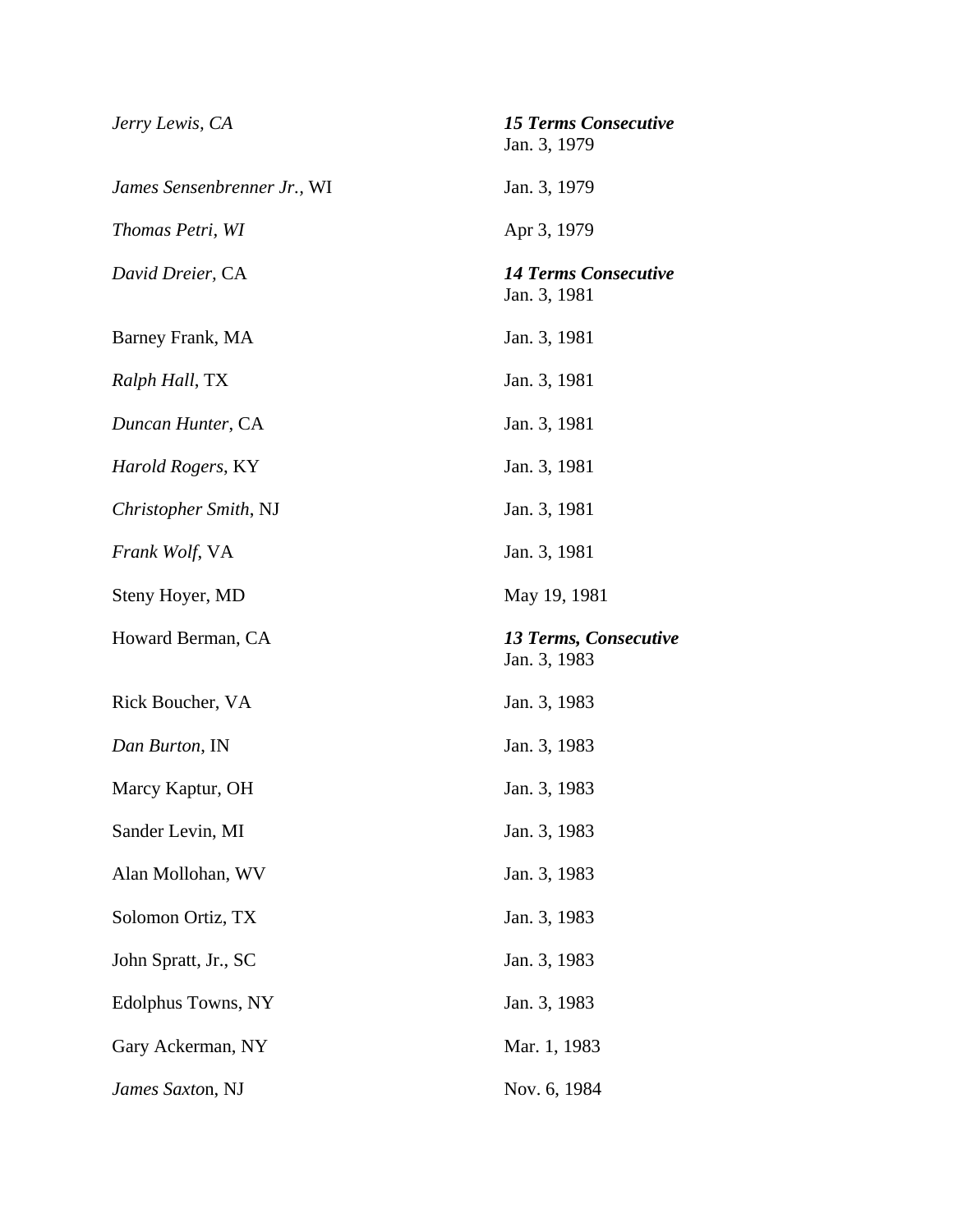| Joe Barton, TX          | <b>12 Terms Consecutive</b><br>Jan. 3, 1985  |
|-------------------------|----------------------------------------------|
| Howard Coble, NC        | Jan. 3, 1985                                 |
| Bart Gordon, TN         | Jan. 3, 1985                                 |
| Paul Kanjorski, PA      | Jan. 3, 1985                                 |
| Peter Visclosky, IN     | Jan. 3, 1985                                 |
| Peter DeFazio, OR       | 11 Terms, Consecutive<br>Jan. 3, 1987        |
| Elton Gallegly, CA      | Jan. 3, 1987                                 |
| Wally Herger, CA        | Jan. 3, 1987                                 |
| John Lewis, GA          | Jan. 3, 1987                                 |
| Louise Slaughter, NY    | Jan. 3, 1987                                 |
| Lamar Smith, TX         | Jan. 3, 1987                                 |
| <i>Fred Upton, MI</i>   | Jan. 3, 1987                                 |
| Nancy Pelosi, CA        | June 2, 1987                                 |
| Christopher Shays, CT   | Aug. 18, 1987                                |
| <i>Jim McCrery</i> , LA | Apr. 16, 1988                                |
| Jerry Costello, IL      | Aug. 9, 1988                                 |
| Frank Pallone Jr., NJ   | Nov. 8, 1988                                 |
| John Duncan Jr., TN     | Nov. 8, 1988                                 |
| Eliot Engel, NY         | <b>10 Terms, Consecutive</b><br>Jan. 3, 1989 |
| Nita Lowey, NY          | Jan. 3, 1989                                 |
| Jim McDermott, WA       | Jan. 3, 1989                                 |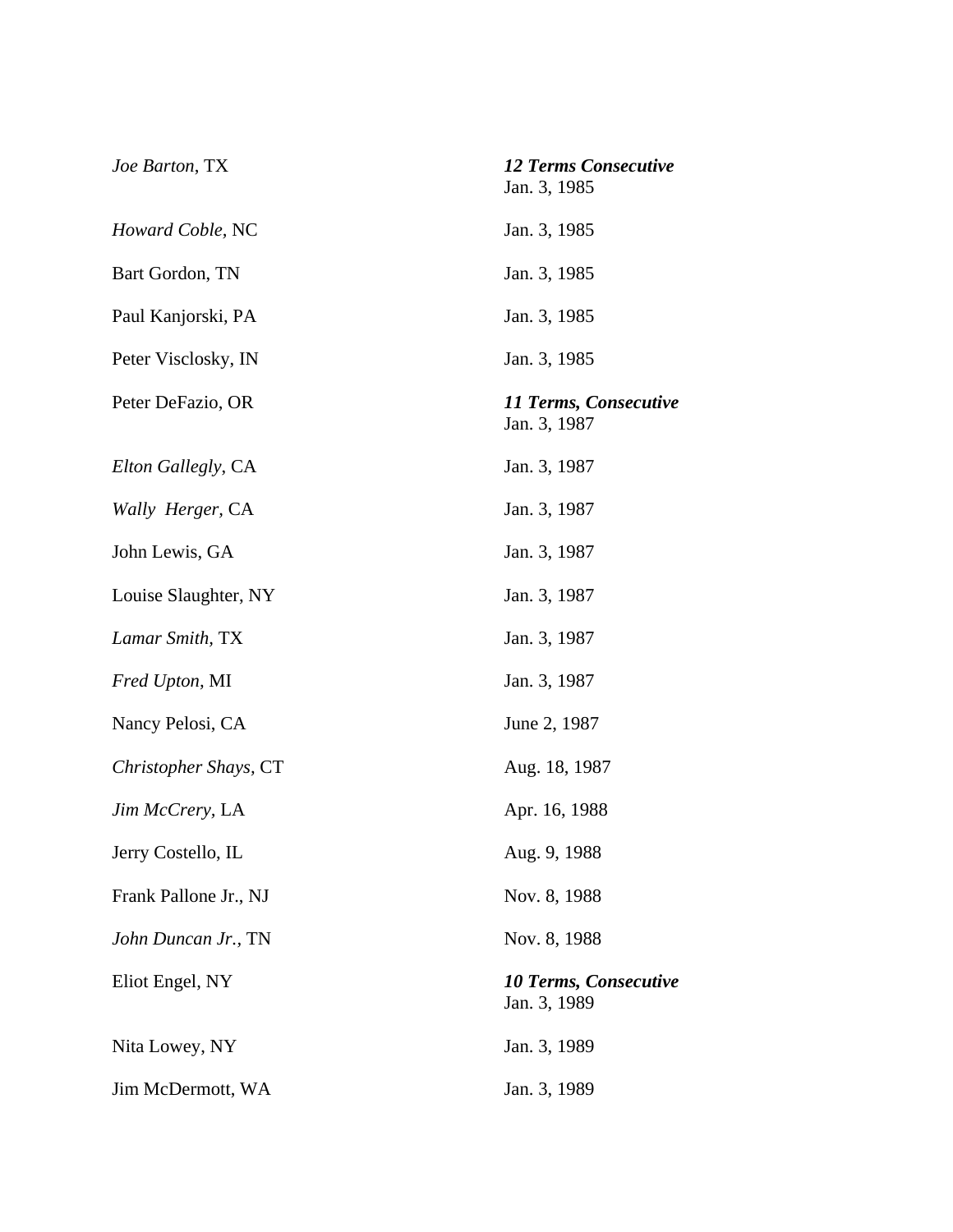| <b>10 Terms, Non-Consecutive</b> |
|----------------------------------|
|                                  |
|                                  |
|                                  |
|                                  |
|                                  |
|                                  |
|                                  |
|                                  |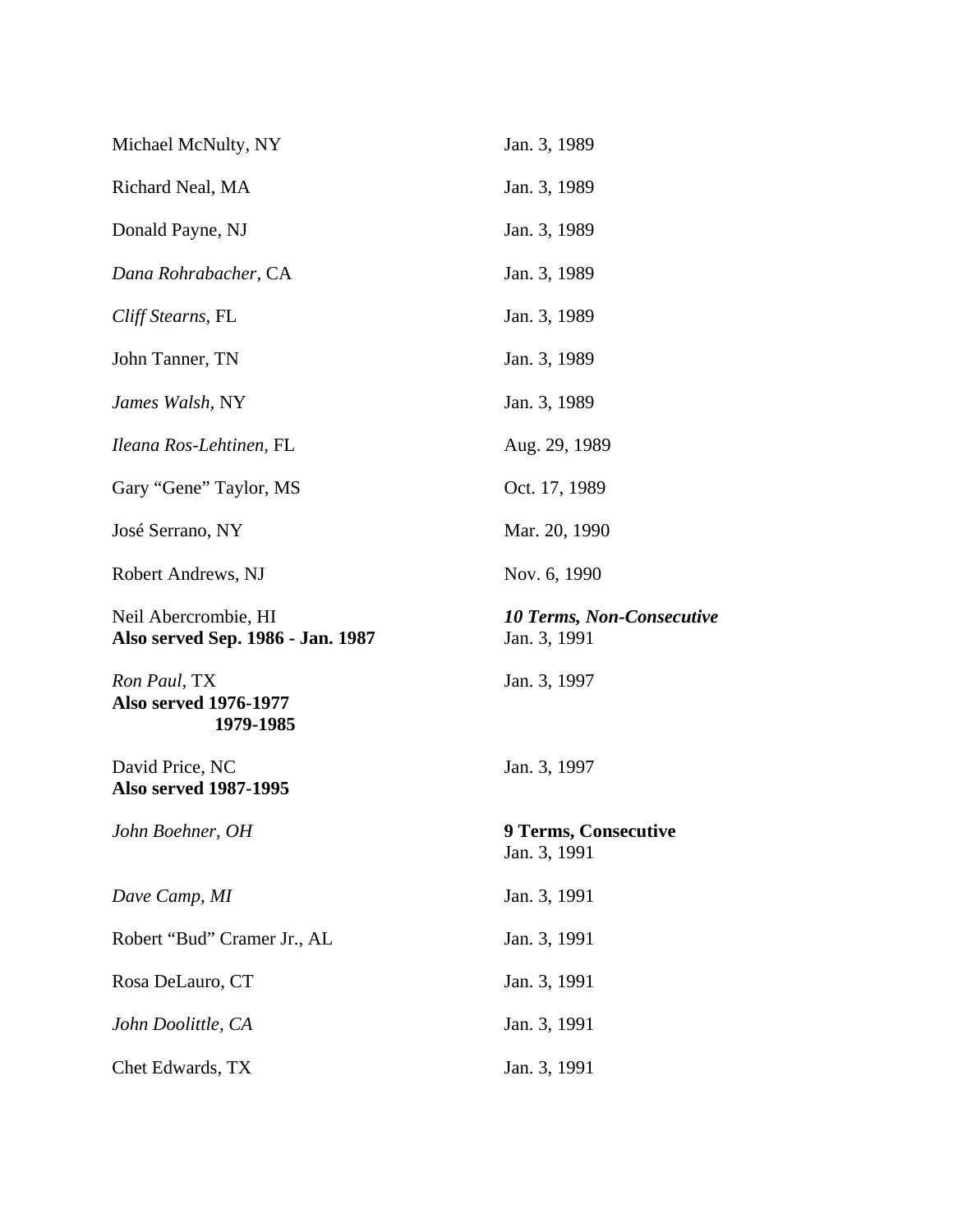| Wayne Gilchrest, MD                            | Jan. 3, 1991                             |
|------------------------------------------------|------------------------------------------|
| David Hobson, OH                               | Jan. 3, 1991                             |
| William Jefferson, LA                          | Jan. 3, 1991                             |
| James Moran, VA                                | Jan. 3, 1991                             |
| Collin Peterson, MN                            | Jan. 3, 1991                             |
| Jim Ramstad, MN                                | Jan. 3, 1991                             |
| Maxine Waters, CA                              | Jan. 3, 1991                             |
| Sam Johnson, TX                                | May 8, 1991                              |
| John Olver, MA                                 | June 4, 1991                             |
| Ed Pastor, AZ                                  | Sep. 24, 1991                            |
| Jerrold Nadler, NY                             | Nov. 3, 1992                             |
|                                                |                                          |
| Jim Cooper, TN<br><b>Also served 1983-1995</b> | 9 Terms, Non-Consecutive<br>Jan. 3, 2003 |
| Spencer Bachus, AL                             | 8 Terms, Consecutive<br>Jan. 3, 1993     |
| Roscoe Bartlett, MD                            | Jan. 3, 1993                             |
| Xavier Becerra, CA                             | Jan. 3, 1993                             |
| Sanford Bishop Jr., GA                         | Jan. 3, 1993                             |
| Corrine Brown, FL                              | Jan. 3, 1993                             |
| Steve Buyer, IN                                | Jan. 3, 1993                             |
| Ken Calvert, CA                                | Jan. 3, 1993                             |
| Michael Castle, DE                             | Jan. 3, 1993                             |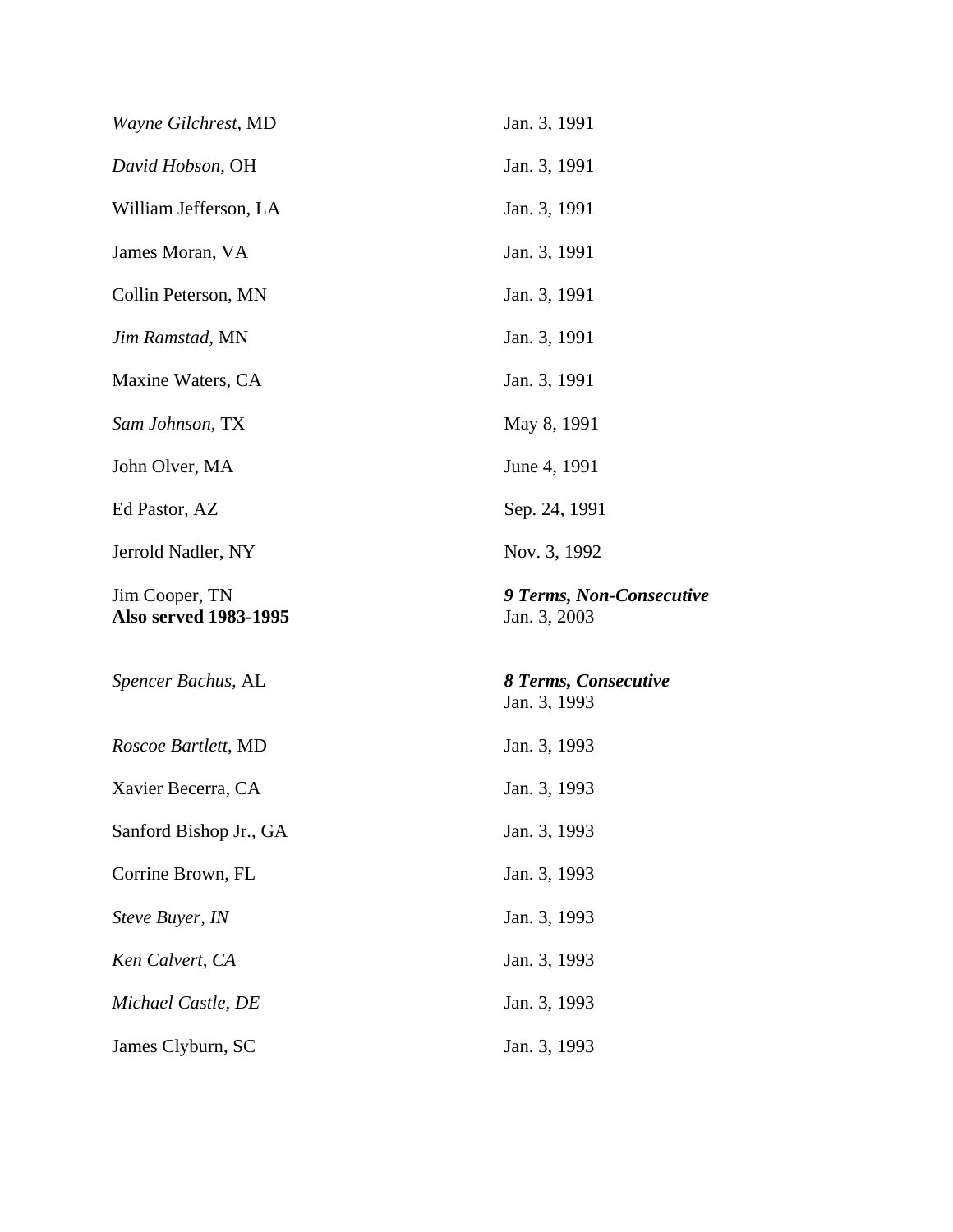| Nathan Deal, GA<br><b>Also served 1993-1995</b> | Jan. 3, 1993 |
|-------------------------------------------------|--------------|
| Lincoln Diaz-Balart, FL                         | Jan. 3, 1993 |
| Anna Eshoo, CA                                  | Jan. 3, 1993 |
| Terry Everett, AL                               | Jan. 3, 1993 |
| Bob Filner, CA                                  | Jan. 3, 1993 |
| Robert Goodlatte, VA                            | Jan. 3, 1993 |
| Raymond "Gene" Green, TX                        | Jan. 3, 1993 |
| Luis Gutiérrez, IL                              | Jan. 3, 1993 |
| Alcee Hastings, FL                              | Jan. 3, 1993 |
| Maurice Hinchey, NY                             | Jan. 3, 1993 |
| Peter Hoekstra, MI                              | Jan. 3, 1993 |
| Tim Holden, PA                                  | Jan. 3, 1993 |
| Eddie Bernice Johnson, TX                       | Jan. 3, 1993 |
| Peter King, NY                                  | Jan. 3, 1993 |
| Jack Kingston, GA                               | Jan. 3, 1993 |
| Joe Knollenberg, MI                             | Jan. 3, 1993 |
| John Linder, GA                                 | Jan. 3, 1993 |
| John McHugh, NY                                 | Jan. 3, 1993 |
| Howard "Buck" McKeon, CA                        | Jan. 3, 1993 |
| Carolyn Maloney, NY                             | Jan. 3, 1993 |
| Donald Manzullo, IL                             | Jan. 3, 1993 |
| John Mica, FL                                   | Jan. 3, 1993 |
| Earl Pomeroy, ND                                | Jan. 3, 1993 |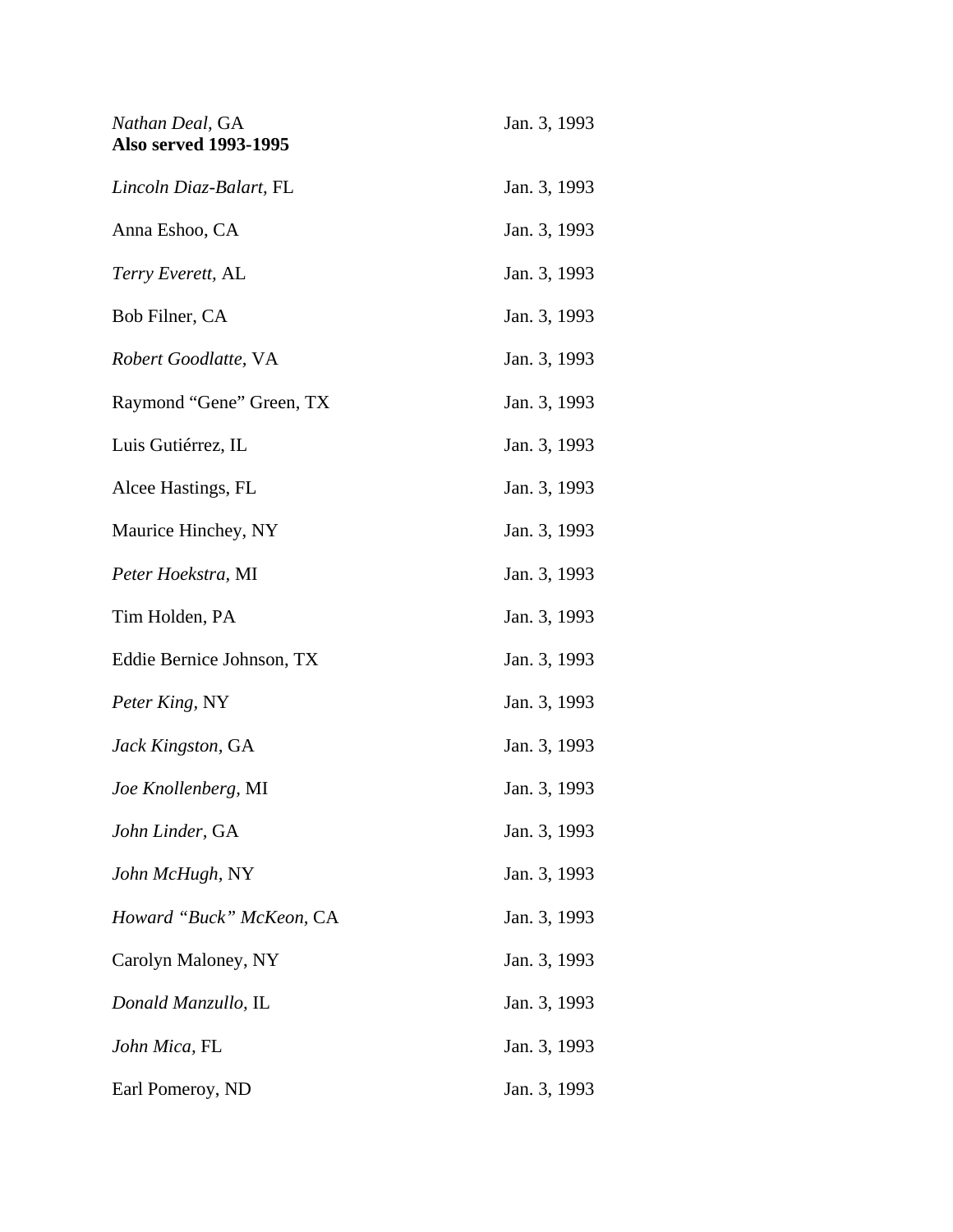| Deborah Pryce, OH         | Jan. 3, 1993                                |
|---------------------------|---------------------------------------------|
| Lucille Roybal-Allard, CA | Jan. 3, 1993                                |
| Edward Royce, CA          | Jan. 3, 1993                                |
| Bobby Rush, IL            | Jan. 3, 1993                                |
| Robert "Bobby" Scott, VA  | Jan. 3, 1993                                |
| Bart Stupak, MI           | Jan. 3, 1993                                |
| Nydia Velázquez, NY       | Jan. 3, 1993                                |
| Melvin Watt, NC           | Jan. 3, 1993                                |
| Lynn Woolsey, CA          | Jan. 3, 1993                                |
| Bennie Thompson, MS       | Apr. 13, 1993                               |
| Sam Farr, CA              | June 8, 1993                                |
| Vernon Ehlers, MI         | Dec. 7, 1993                                |
| Frank Lucas, OK           | May 10, 1994                                |
| Ron Lewis, KY             | May 24, 1994                                |
| Steve Chabot, OH          | <b>7 Terms, Consecutive</b><br>Jan. 3, 1995 |
| Barbara Cubin, WY         | Jan. 3, 1995                                |
| Lloyd Doggett, TX         | Jan. 3, 1995                                |
| Michael Doyle, PA         | Jan. 3, 1995                                |
| Phil English, PA          | Jan. 3, 1995                                |
| Chaka Fattah, PA          | Jan. 3, 1995                                |
| Rodney Frelinghuysen, NJ  | Jan. 3, 1995                                |
| Doc Hastings, WA          | Jan. 3, 1995                                |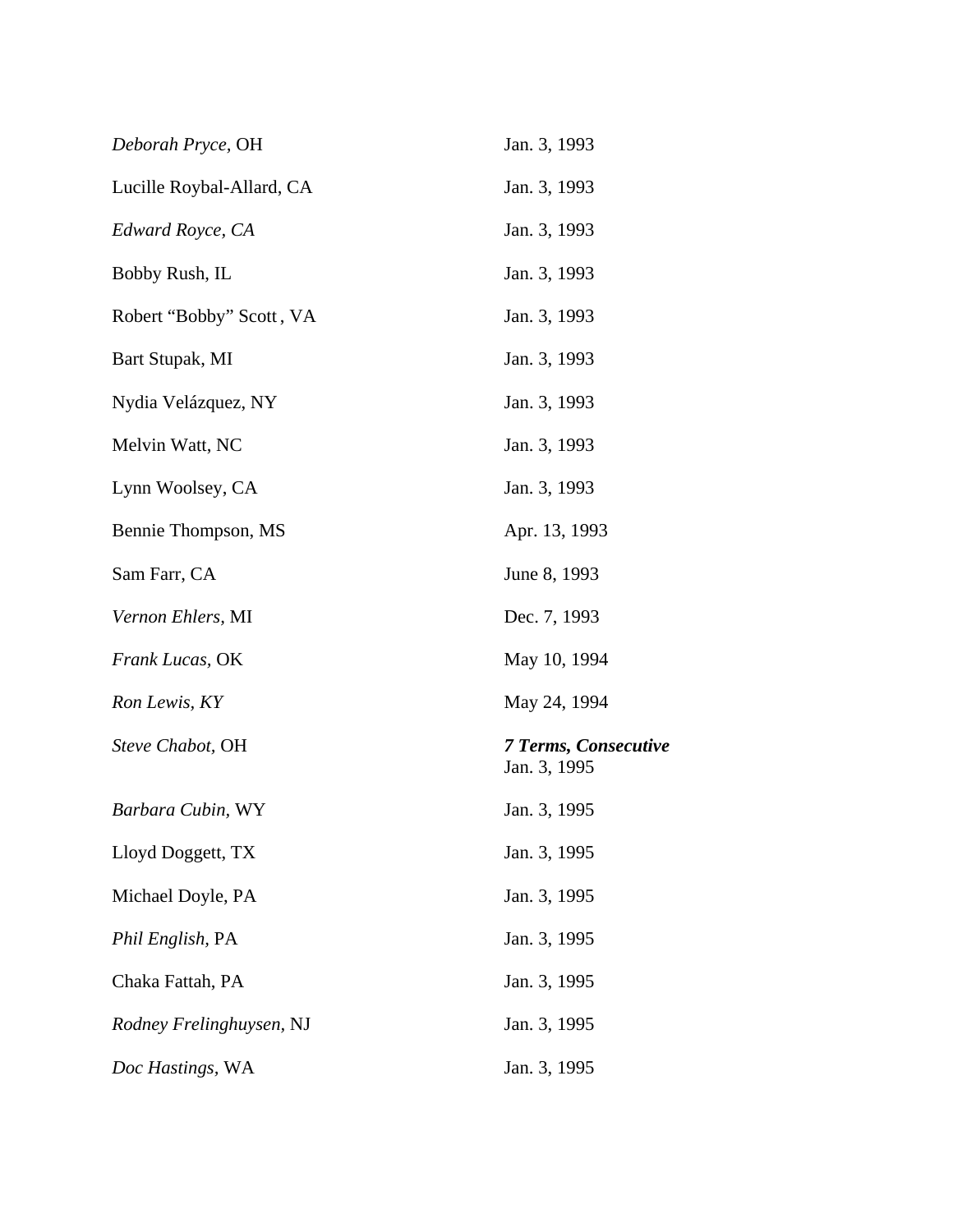| Sheila Jackson Lee, TX                          | Jan. 3, 1995                                    |
|-------------------------------------------------|-------------------------------------------------|
| Walter Jones, NC                                | Jan. 3, 1995                                    |
| Patrick Kennedy, RI                             | Jan. 3, 1995                                    |
| Ray LaHood, IL                                  | Jan. 3, 1995                                    |
| Tom Latham, IA                                  | Jan. 3, 1995                                    |
| Steven LaTourette, OH                           | Jan. 3, 1995                                    |
| Frank LoBiondo, NJ                              | Jan. 3, 1995                                    |
| Zoe Lofgren, CA                                 | Jan. 3, 1995                                    |
| Sue Myrick, NC                                  | Jan. 3, 1995                                    |
| George Radanovich, CA                           | Jan. 3, 1995                                    |
| John Shadegg, AZ                                | Jan. 3, 1995                                    |
| Mark Souder, IN                                 | Jan. 3, 1995                                    |
| Mac Thornberry, TX                              | Jan. 3, 1995                                    |
| Todd Tiahrt, KS                                 | Jan. 3, 1995                                    |
| Zach Wamp, TN                                   | Jan. 3, 1995                                    |
| Dave Weldon, FL                                 | Jan. 3, 1995                                    |
| Jerry Weller, IL                                | Jan. 3, 1995                                    |
| Ed Whitfield, KY                                | Jan. 3, 1995                                    |
| Jesse Jackson Jr., IL                           | Dec. 12, 1995                                   |
| Elijah Cummings, MD                             | Apr. 16, 1996                                   |
| Earl Blumenauer, OR                             | May 21, 1996                                    |
| Jo Ann Emerson, MO                              | Nov. 5, 1996                                    |
| Jane Harman, CA<br><b>Also served 1993-1999</b> | <b>7 Terms, Non-Consecutive</b><br>Jan. 3, 2001 |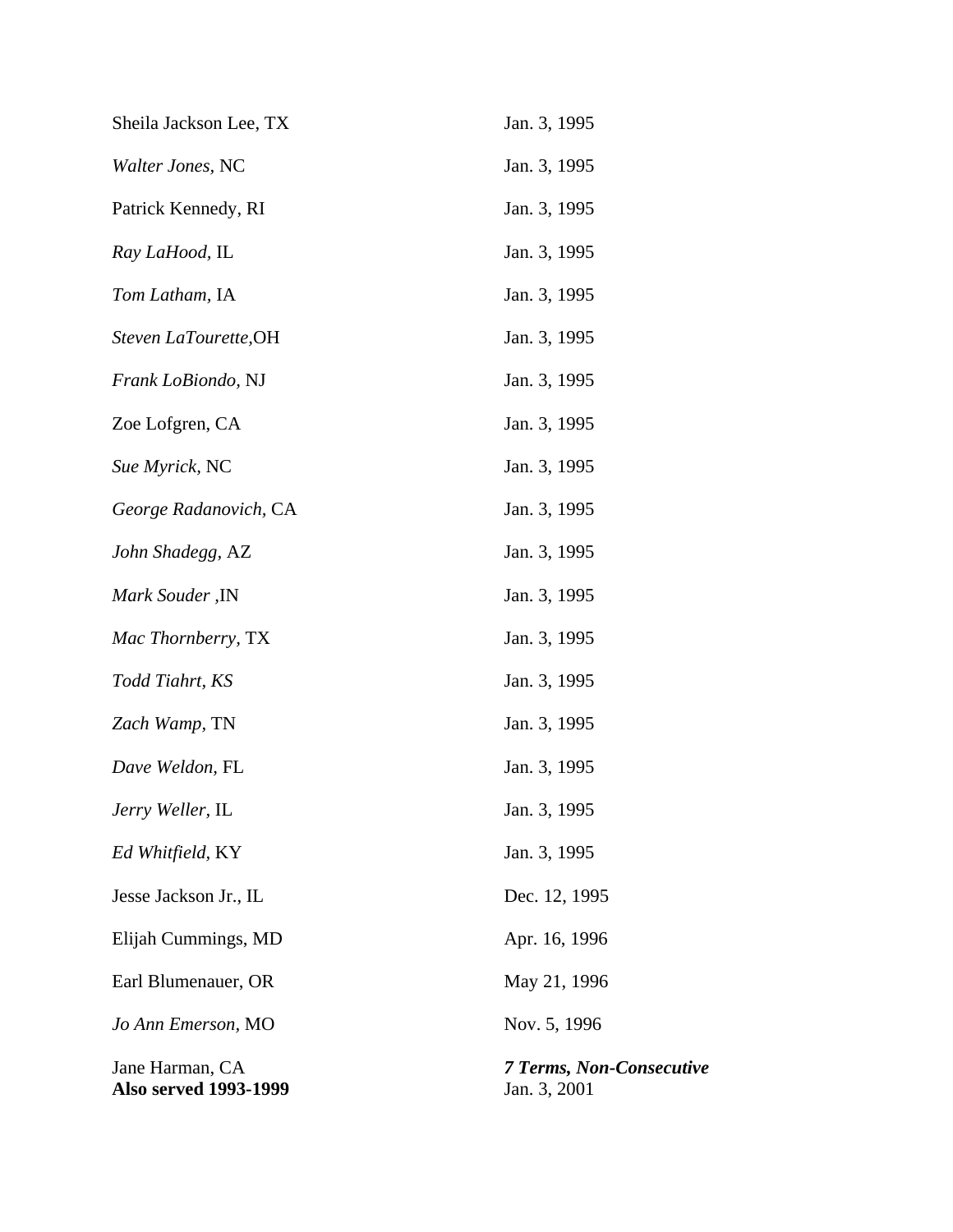## *Daniel Lungren,* CA Jan. 3, 2005 **Also served 1979-1989**

| Robert Aderholt, AL    | <b>6 Terms, Consecutive</b><br>Jan. 3, 1997 |
|------------------------|---------------------------------------------|
| Tom Allen, ME          | Jan. 3, 1997                                |
| Marion Berry, AR       | Jan. 3, 1997                                |
| Roy Blunt, MO          | Jan. 3, 1997                                |
| Leonard Boswell, IA    | Jan. 3, 1997                                |
| Allen Boyd, FL         | Jan. 3, 1997                                |
| Kevin Brady, TX        | Jan. 3, 1997                                |
| Chris Cannon, UT       | Jan. 3, 1997                                |
| Danny Davis, IL        | Jan. 3, 1997                                |
| Diana DeGette, CO      | Jan. 3, 1997                                |
| William Delahunt, MA   | Jan. 3, 1997                                |
| Bob Etheridge, NC      | Jan. 3, 1997                                |
| Virgil Goode Jr., VA   | Jan. 3, 1997                                |
| Kay Granger, TX        | Jan. 3, 1997                                |
| Rubén Hinojosa, TX     | Jan. 3, 1997                                |
| Darlene Hooley, OR     | Jan. 3, 1997                                |
| Kenny Hulshof, MO      | Jan. 3, 1997                                |
| Carolyn Kilpatrick, MI | Jan. 3, 1997                                |
| Ron Kind, WI           | Jan. 3, 1997                                |
| Dennis Kucinich, OH    | Jan. 3, 1997                                |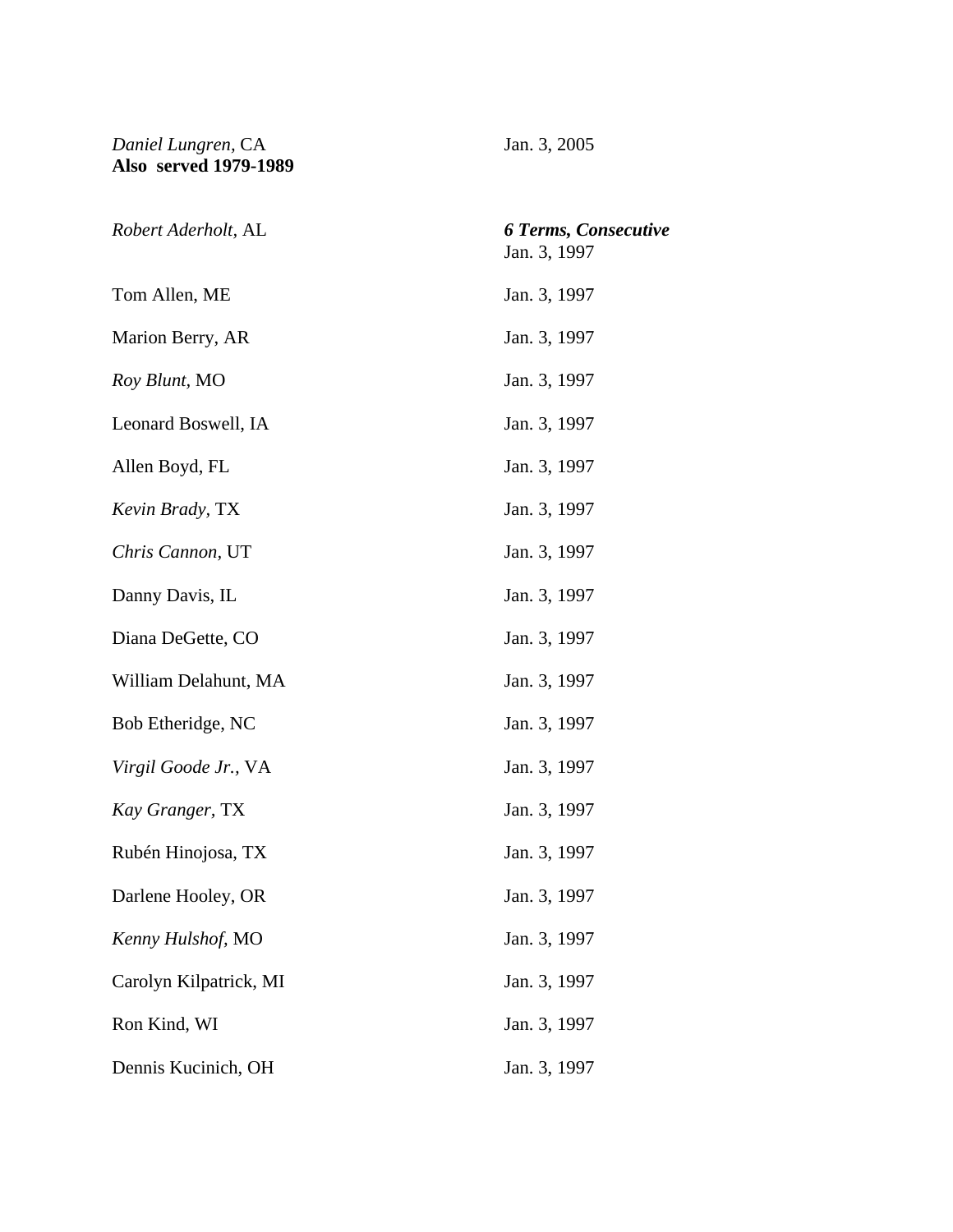| Carolyn McCarthy, NY         | Jan. 3, 1997  |
|------------------------------|---------------|
| James McGovern, MA           | Jan. 3, 1997  |
| Mike McIntyre, NC            | Jan. 3, 1997  |
| Jerry Moran, KS              | Jan. 3, 1997  |
| Bill Pascrell Jr., NJ        | Jan. 3, 1997  |
| John Peterson, PA            | Jan. 3, 1997  |
| Charles "Chip" Pickering, MS | Jan. 3, 1997  |
| Joe Pitts, PA                | Jan. 3, 1997  |
| Silvestre Reyes, TX          | Jan. 3, 1997  |
| Steven Rothman, NJ           | Jan. 3, 1997  |
| Loretta Sánchez, CA          | Jan. 3, 1997  |
| Pete Sessions, TX            | Jan. 3, 1997  |
| Brad Sherman, CA             | Jan. 3, 1997  |
| John Shimkus, IL             | Jan. 3, 1997  |
| Adam Smith, WA               | Jan. 3, 1997  |
| Vic Snyder, AR               | Jan. 3, 1997  |
| Ellen Tauscher, CA           | Jan. 3, 1997  |
| John Tierney, MA             | Jan. 3, 1997  |
| Robert Wexler, FL            | Jan. 3, 1997  |
| Vito Fossella, NY            | Nov. 4, 1997  |
| Gregory Meeks, NY            | Feb. 3, 1998  |
| Lois Capps, CA               | Mar. 10, 1998 |
| Barbara Lee, CA              | Apr. 7, 1998  |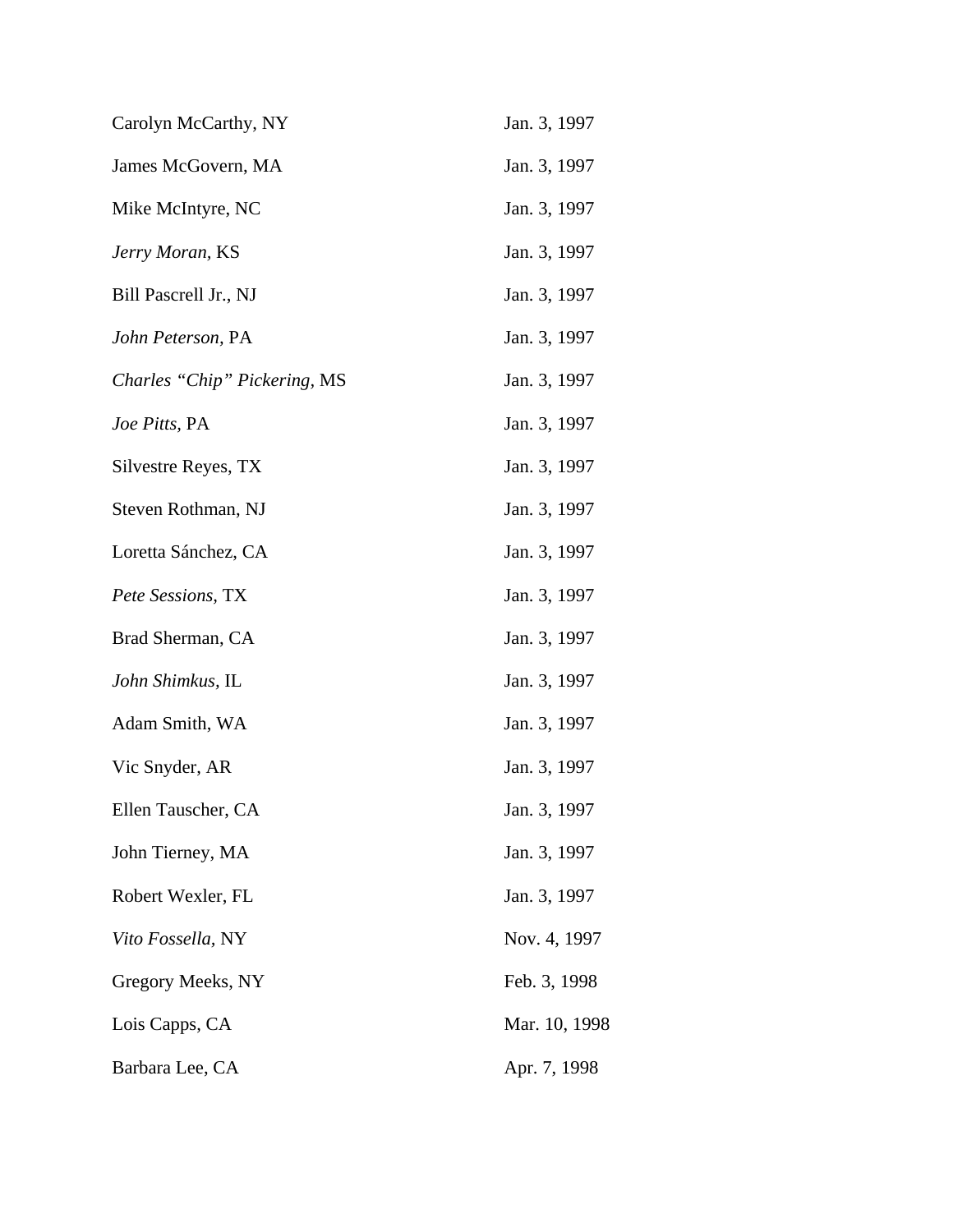| Mary Bono Mack, CA                             | Apr. 7, 1998                                    |
|------------------------------------------------|-------------------------------------------------|
| Robert Brady, PA                               | May 19, 1998                                    |
| Heather Wilson, NM                             | June 23, 1998                                   |
| Jay Inslee, WA<br><b>Also served 1993-1995</b> | <b>6 Terms, Non-Consecutive</b><br>Jan. 3, 1999 |
| Brian Baird, WA                                | <b>5 Terms, Consecutive</b><br>Jan. 3, 1999     |
| Tammy Baldwin, WI                              | Jan. 3, 1999                                    |
| Shelley Berkley, NV                            | Jan. 3, 1999                                    |
| Judy Biggert, IL                               | Jan. 3, 1999                                    |
| Michael Capuano, MA                            | Jan. 3, 1999                                    |
| Joseph Crowley, NY                             | Jan. 3, 1999                                    |
| Charles Gonzalez, TX                           | Jan. 3, 1999                                    |
| Robin Hayes, NC                                | Jan. 3, 1999                                    |
| Rush Holt, NJ                                  | Jan. 3, 1999                                    |
| John Larson, CT                                | Jan. 3, 1999                                    |
| Gary Miller, CA                                | Jan. 3, 1999                                    |
| Dennis Moore, KS                               | Jan. 3, 1999                                    |
| Grace Napolitano, CA                           | Jan. 3, 1999                                    |
| Tom Reynolds, NY                               | Jan. 3, 1999                                    |
| Paul Ryan, WI                                  | Jan. 3, 1999                                    |
| Janice Schakowsky, IL                          | Jan. 3, 1999                                    |
| Michael Simpson, ID                            | Jan. 3, 1999                                    |
| Tom Tancredo, CO                               | Jan. 3, 1999                                    |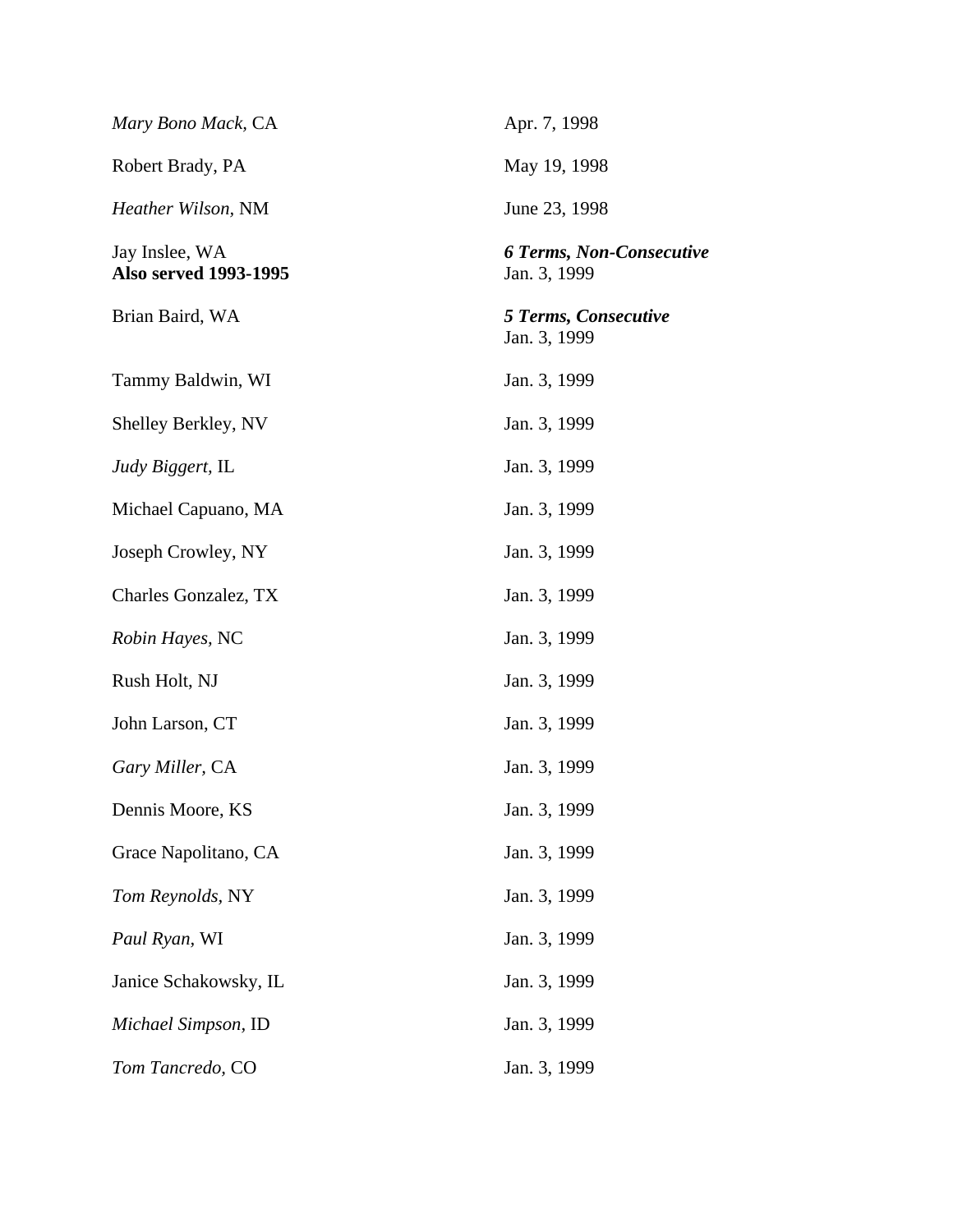| Lee Terry, NE                                          | Jan. 3, 1999                                    |
|--------------------------------------------------------|-------------------------------------------------|
| Mike Thompson, CA                                      | Jan. 3, 1999                                    |
| Mark Udall, CO                                         | Jan. 3, 1999                                    |
| Tom Udall, NM                                          | Jan. 3, 1999                                    |
| Greg Walden, OR                                        | Jan. 3, 1999                                    |
| Anthony Weiner, NY                                     | Jan. 3, 1999                                    |
| David Wu, OR                                           | Jan. 3, 1999                                    |
| Joe Baca, CA                                           | Nov. 17, 1999                                   |
| <b>Bob Inglis, SC</b><br><b>Also served 1993-1999</b>  | <b>5 Terms, Non-Consecutive</b><br>Jan. 3, 2005 |
| Brian Bilbray, CA<br>Also served Jan. 1995 - Jan. 2001 | June 13, 2006                                   |
| Nick Lampson, TX<br><b>Also served 1997-2005</b>       | Jan. 3, 2007                                    |
| Ciro Rodriguez, TX<br><b>Also served 1997-2005</b>     | Jan. 3, 2007                                    |
| Todd Akin, MO                                          | 4 Terms, Consecutive<br>Jan. 3, 2001            |
| Henry Brown Jr., SC                                    | Jan. 3, 2001                                    |
| Eric Cantor, VA                                        | Jan. 3, 2001                                    |
| Shelley Moore Capito, WV                               | Jan. 3, 2001                                    |
| William Lacy Clay Jr., MO                              | Jan. 3, 2001                                    |
| Ander Crenshaw, FL                                     | Jan. 3, 2001                                    |
| John Culberson, TX                                     | Jan. 3, 2001                                    |
| Susan Davis, CA                                        | Jan. 3, 2001                                    |
| Mike Ferguson, NJ                                      | Jan. 3, 2001                                    |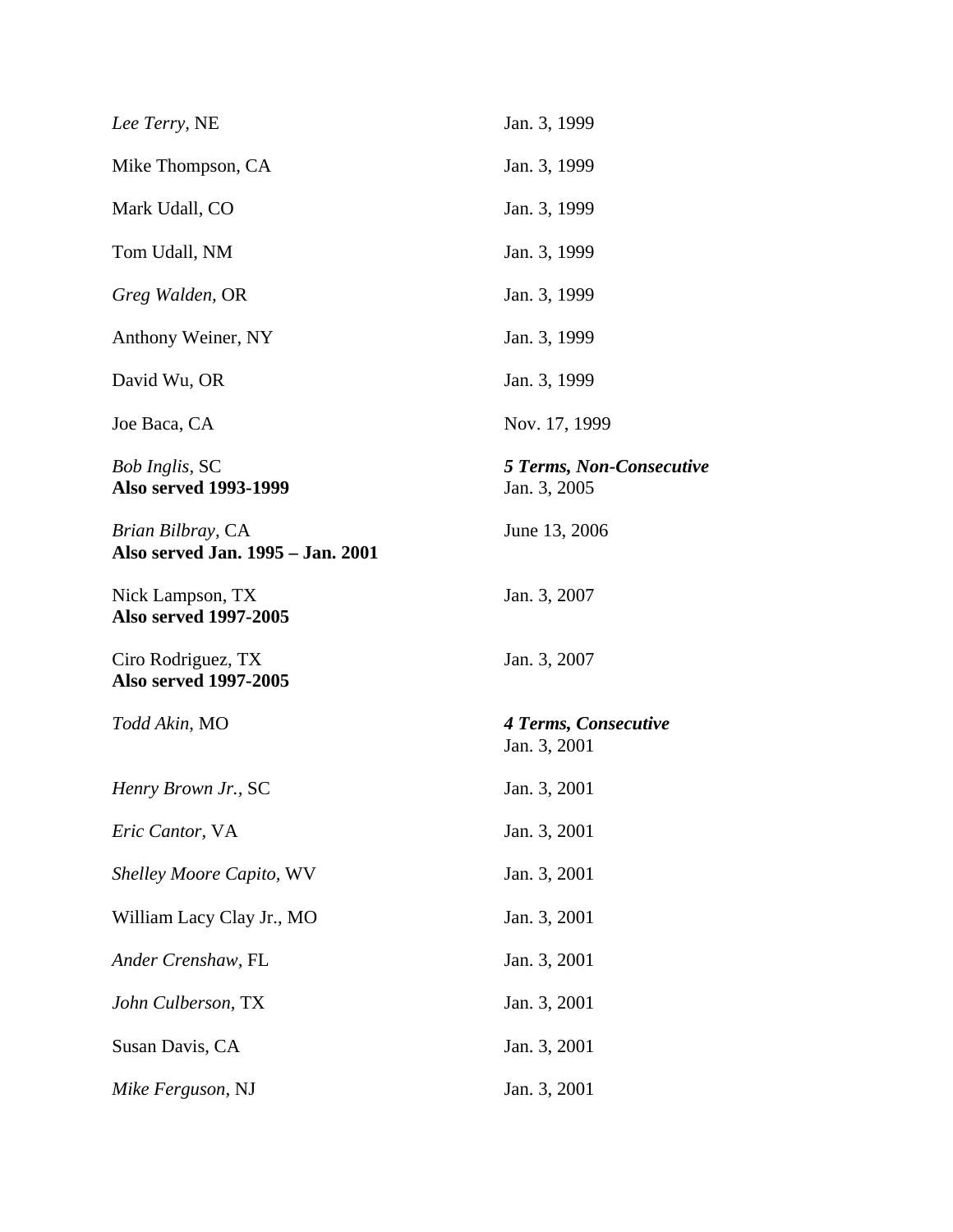| Jeff Flake, AZ          | Jan. 3, 2001 |
|-------------------------|--------------|
| Sam Graves, MO          | Jan. 3, 2001 |
| Michael Honda, CA       | Jan. 3, 2001 |
| Steve Israel, NY        | Jan. 3, 2001 |
| Darrell Issa, CA        | Jan. 3, 2001 |
| Timothy Johnson, IL     | Jan. 3, 2001 |
| Ric Keller, FL          | Jan. 3, 2001 |
| Mark Steven Kirk, IL    | Jan. 3, 2001 |
| James Langevin, RI      | Jan. 3, 2001 |
| Rick Larsen, WA         | Jan. 3, 2001 |
| Betty McCollum, MN      | Jan. 3, 2001 |
| Jim Matheson, UT        | Jan. 3, 2001 |
| Mike Pence, IN          | Jan. 3, 2001 |
| <i>Todd Platts</i> , PA | Jan. 3, 2001 |
| Adam Putnam, FL         | Jan. 3, 2001 |
| Dennis Rehberg, MT      | Jan. 3, 2001 |
| Mike Rogers, MI         | Jan. 3, 2001 |
| Mike Ross, AR           | Jan. 3, 2001 |
| Adam Schiff, CA         | Jan. 3, 2001 |
| Hilda Solis, CA         | Jan. 3, 2001 |
| Patrick Tiberi, OH      | Jan. 3, 2001 |
| <b>Bill Shuster, PA</b> | May 15, 2001 |
| Diane Watson, CA        | June 5, 2001 |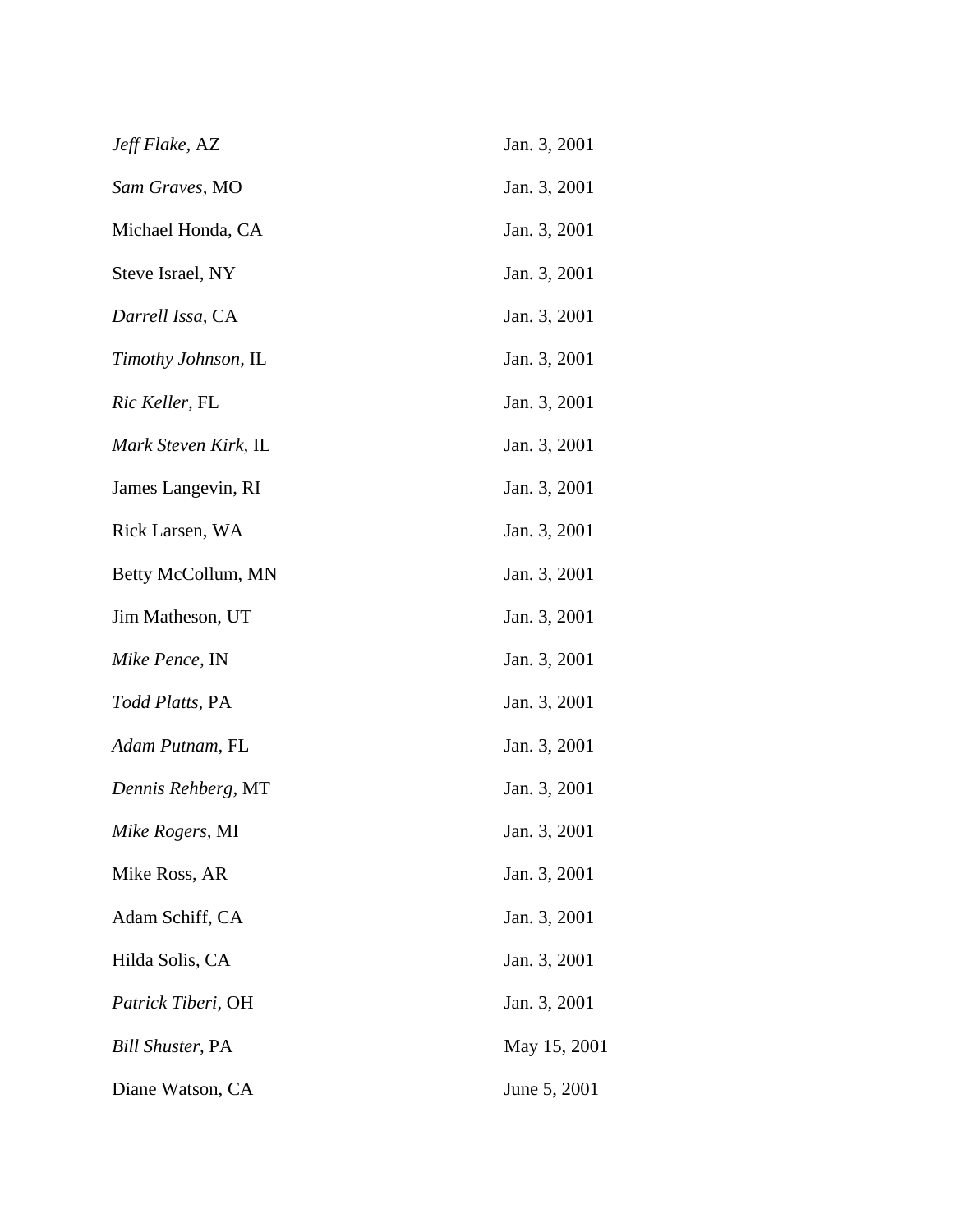| Randy Forbes, VA                               | June 19, 2001                            |
|------------------------------------------------|------------------------------------------|
| Stephen Lynch, MA                              | Oct. 16, 2001                            |
| <i>Jeff Miller</i> , FL                        | Oct. 16, 2001                            |
| John Boozman, AR                               | Nov. 20, 2001                            |
| Joe Wilson, SC                                 | Dec. 18, 2001                            |
| John Sullivan, OK                              | Feb. 15, 2002                            |
| Baron Hill, IN<br><b>Also served 1999-2005</b> | 4 Terms, Non-Consecutive<br>Jan. 3, 2007 |
| Rodney Alexander, LA                           | 3 Terms, Consecutive<br>Jan. 3, 2003     |
| Gresham Barrett, SC                            | Jan. 3, 2003                             |
| Rob Bishop, UT                                 | Jan. 3, 2003                             |
| Timothy Bishop, NY                             | Jan. 3, 2003                             |
| Marsha Blackburn, TN                           | Jan. 3, 2003                             |
| Jo Bonner, AL                                  | Jan. 3, 2003                             |
| Ginny Brown-Waite, FL                          | Jan. 3, 2003                             |
| Michael Burgess, TX                            | Jan. 3, 2003                             |
| Dennis Cardoza, CA                             | Jan. 3, 2003                             |
| John Carter, TX                                | Jan. 3, 2003                             |
| Tom Cole, OK                                   | Jan. 3, 2003                             |
| Artur Davis, AL                                | Jan. 3, 2003                             |
| Lincoln Davis, TN                              | Jan. 3, 2003                             |
| Mario Diaz-Balart, FL                          | Jan. 3, 2003                             |
| Rahm Emanuel, IL                               | Jan. 3, 2003                             |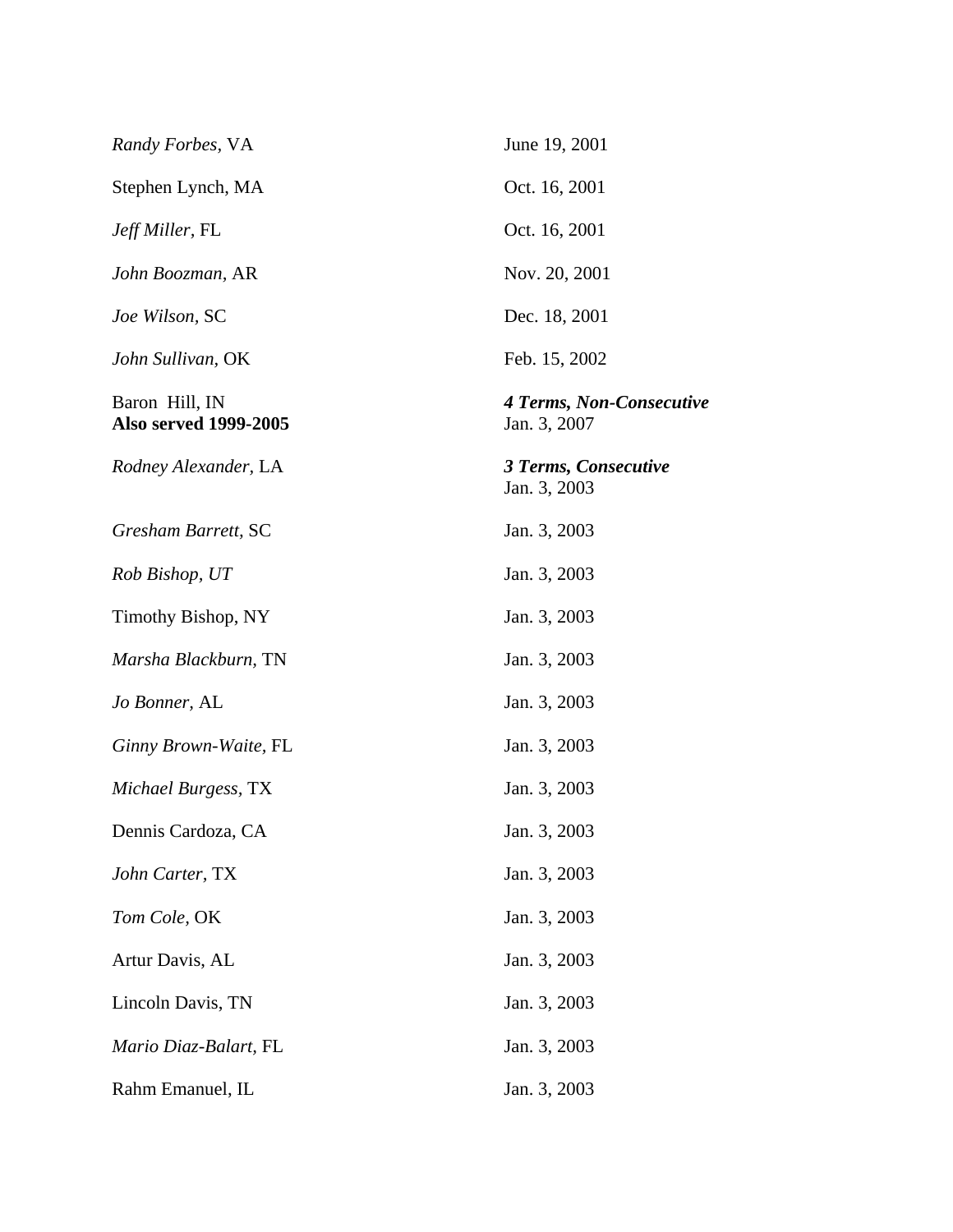| Tom Feeney, FL         | Jan. 3, 2003 |
|------------------------|--------------|
| Trent Franks, AZ       | Jan. 3, 2003 |
| Scott Garrett, NJ      | Jan. 3, 2003 |
| Jim Gerlach, PA        | Jan. 3, 2003 |
| Phil Gingrey, GA       | Jan. 3, 2003 |
| Raúl Grijalva, AZ      | Jan. 3, 2003 |
| Jeb Hensarling, TX     | Jan. 3, 2003 |
| <i>Steve King</i> , IA | Jan. 3, 2003 |
| John Kline, MN         | Jan. 3, 2003 |
| Jim Marshall, GA       | Jan. 3, 2003 |
| Thaddeus McCotter, MI  | Jan. 3, 2003 |
| Kendrick Meek, FL      | Jan. 3, 2003 |
| Michael Michaud, ME    | Jan. 3, 2003 |
| Brad Miller, NC        | Jan. 3, 2003 |
| Candice Miller, MI     | Jan. 3, 2003 |
| Tim Murphy, PA         | Jan. 3, 2003 |
| Marilyn Musgrave, CO   | Jan. 3, 2003 |
| Randy Neugebauer, TX   | Jan. 3, 2003 |
| Devin Nunes, CA        | Jan. 3, 2003 |
| Stevan Pearce, NM      | Jan. 3, 2003 |
| Jon Porter, NV         | Jan. 3, 2003 |
| Rick Renzi, AZ         | Jan. 3, 2003 |
| Mike Rogers, AL        | Jan. 3, 2003 |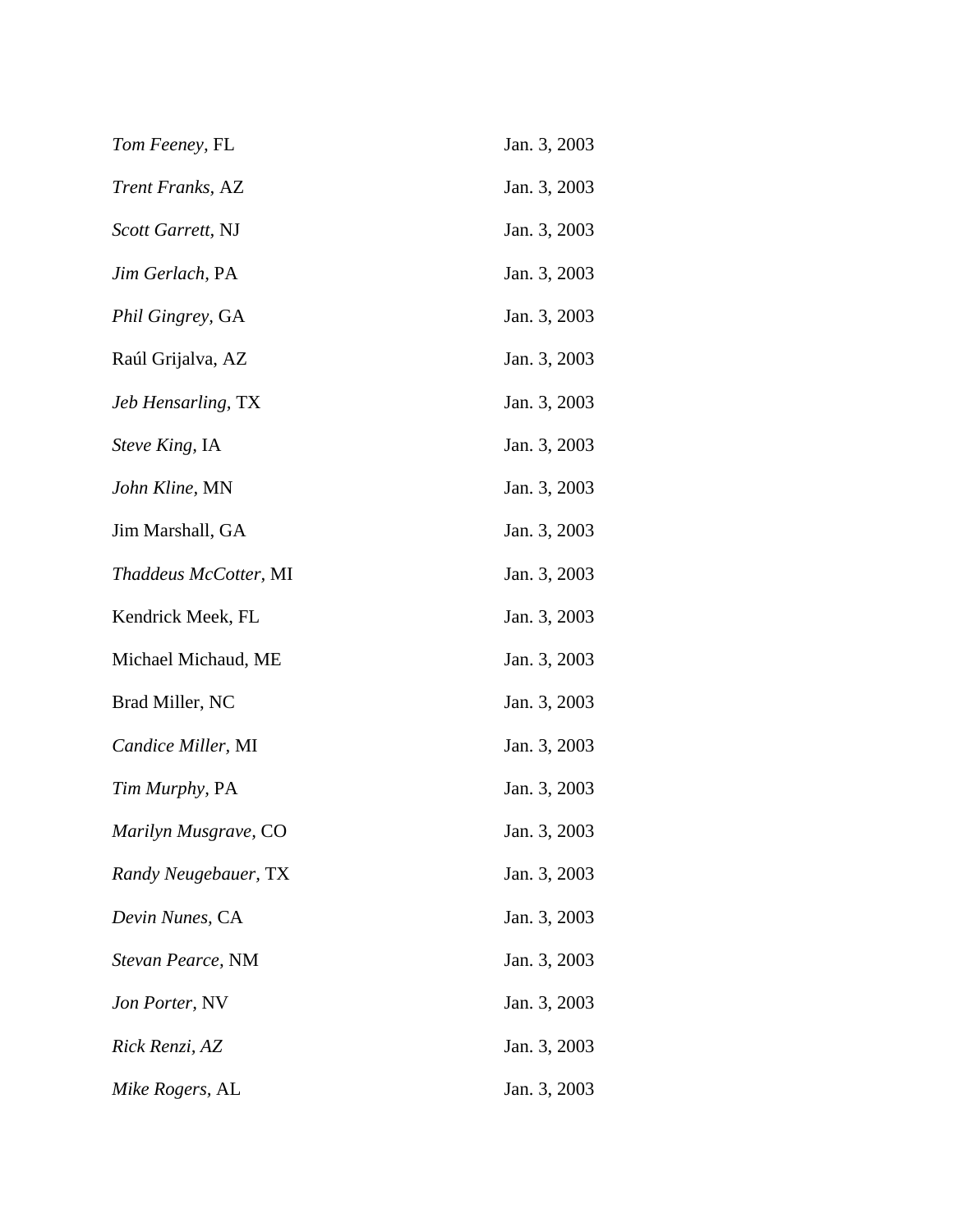| C. A. Dutch Ruppersberger, MD | Jan. 3, 2003                         |
|-------------------------------|--------------------------------------|
| Tim Ryan, OH                  | Jan. 3, 2003                         |
| Linda Sánchez, CA             | Jan. 3, 2003                         |
| David Scott, GA               | Jan. 3, 2003                         |
| Michael Turner, OH            | Jan. 3, 2003                         |
| Chris Van Hollen, MD          | Jan. 3, 2003                         |
| Ben Chandler, KY              | Feb. 17, 2004                        |
| Stephanie Herseth Sandlin, SD | June 1, 2004                         |
| G. K. Butterfield, NC         | July 20, 2004                        |
| John Barrow, GA               | 2 Terms, Consecutive<br>Jan. 3, 2005 |
| Melissa Bean, IL              | Jan. 3, 2005                         |
| Dan Boren, OK                 | Jan. 3, 2005                         |
| Charles Boustany Jr., LA      | Jan. 3, 2005                         |
| Russ Carnahan, MO             | Jan. 3, 2005                         |
| <b>Emanuel Cleaver, MO</b>    | Jan. 3, 2005                         |
| Michael Conaway, TX           | Jan. 3, 2005                         |
| Jim Costa, CA                 | Jan. 3, 2005                         |
| Henry Cuellar, TX             | Jan. 3, 2005                         |
| Geoff Davis, KY               | Jan. 3, 2005                         |
| Charles Dent, PA              | Jan. 3, 2005                         |
| Thelma Drake, VA              | Jan. 3, 2005                         |
| Jeff Fortenberry, NE          | Jan. 3, 2005                         |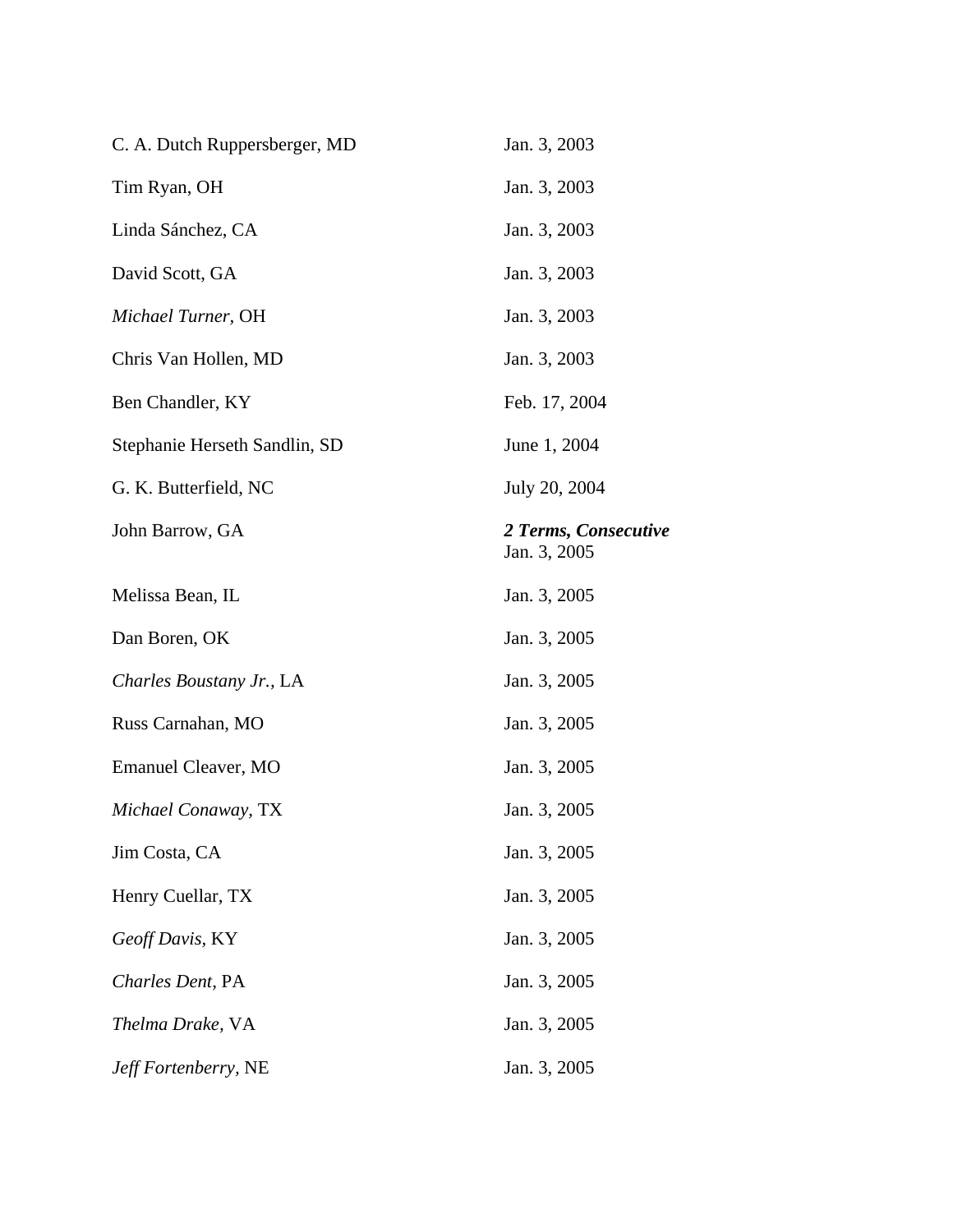| Virginia Foxx, NC            | Jan. 3, 2005 |
|------------------------------|--------------|
| Louie Gohmert, TX            | Jan. 3, 2005 |
| Al Green, TX                 | Jan. 3, 2005 |
| Brian Higgins, NY            | Jan. 3, 2005 |
| John R. "Randy" Kuhl Jr., NY | Jan. 3, 2005 |
| Daniel Lipinski, IL          | Jan. 3, 2005 |
| Michael McCaul, TX           | Jan. 3, 2005 |
| Patrick McHenry, NC          | Jan. 3, 2005 |
| Cathy McMorris Rodgers, WA   | Jan. 3, 2005 |
| Connie Mack IV, FL           | Jan. 3, 2005 |
| Kenny Marchant, TX           | Jan. 3, 2005 |
| Charlie Melancon, LA         | Jan. 3, 2005 |
| Gwen Moore, WI               | Jan. 3, 2005 |
| Ted Poe, TX                  | Jan. 3, 2005 |
| Tom Price, GA                | Jan. 3, 2005 |
| David Reichert, WA           | Jan. 3, 2005 |
| John Salazar, CO             | Jan. 3, 2005 |
| Debbie Wasserman Schultz, FL | Jan. 3, 2005 |
| Allyson Schwartz, PA         | Jan. 3, 2005 |
| Lynn Westmoreland, GA        | Jan. 3, 2005 |
| Doris Matsui, CA             | Mar. 8, 2005 |
| Jean Schmidt, OH             | Aug. 2, 2005 |
| John Campbell, TX            | Dec. 6, 2005 |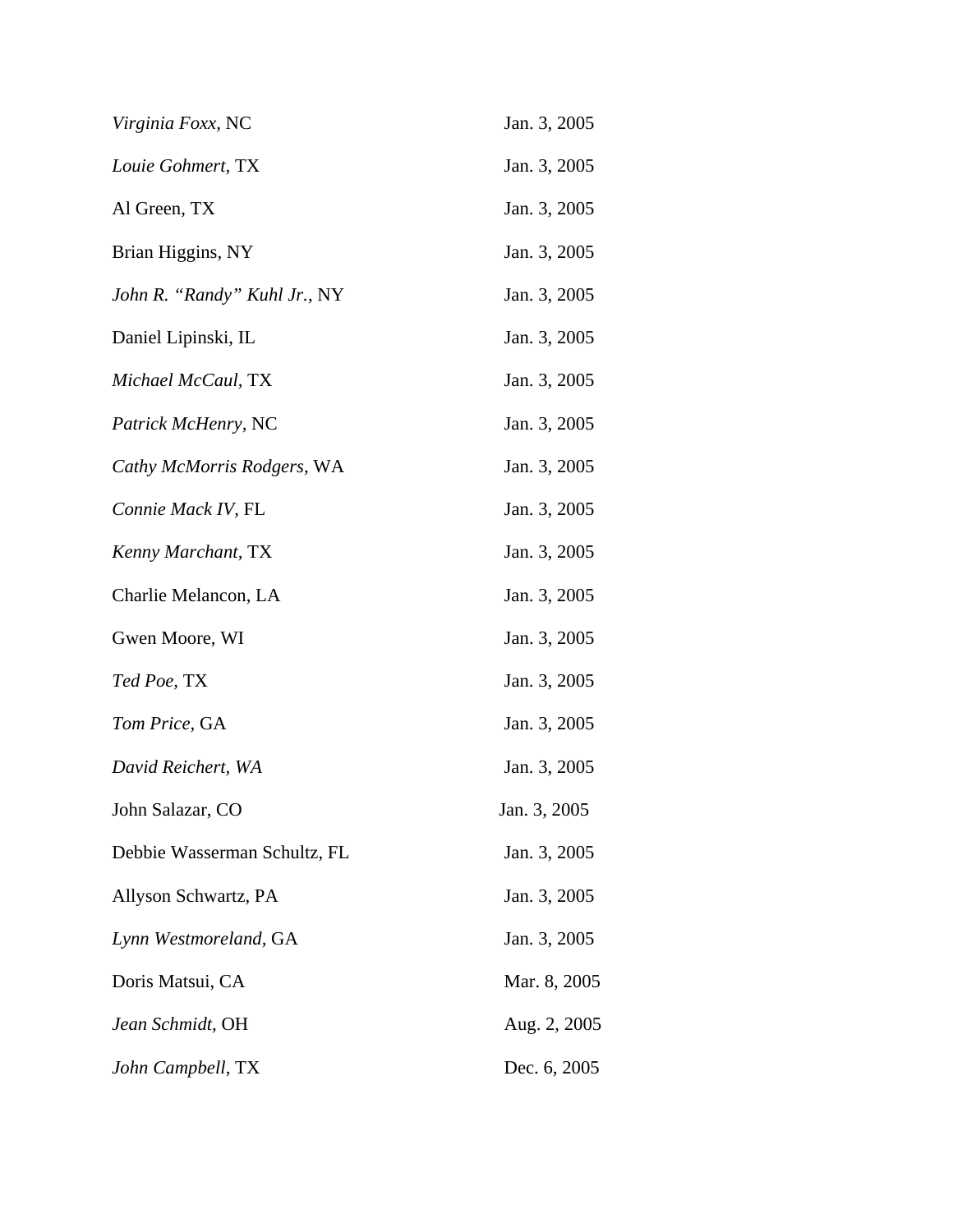| Albio Sires, NJ           | Nov. 13, 2006          |
|---------------------------|------------------------|
| Jason Altmire, PA         | 1 Term<br>Jan, 3, 2007 |
| Michael Arcuri, NY        | Jan. 3, 2007           |
| Michele Bachmann, MN      | Jan. 3, 2007           |
| Gus Bilirakis, FL         | Jan. 3, 2007           |
| Nancy Boyda, KS           | Jan. 3, 2007           |
| Bruce Braley, IA          | Jan. 3, 2007           |
| Vern Buchanan, FL         | Jan. 3, 2007           |
| Christopher Carney, PA    | Jan. 3, 2007           |
| Kathy Castor, FL          | Jan. 3, 2007           |
| Yvette Clarke, NY         | Jan. 3, 2007           |
| Steve Cohen, TN           | Jan. 3, 2007           |
| Joe Courtney, CT          | Jan. 3, 2007           |
| David Davis, TN           | Jan. 3, 2007           |
| Joe Donnelly, IN          | Jan. 3, 2007           |
| Keith Ellison, MN         | Jan. 3, 2007           |
| Brad Ellsworth, IN        | Jan. 3, 2007           |
| Mary Fallin, OK           | Jan. 3, 2007           |
| Gabrielle Giffords, AZ    | Jan. 3, 2007           |
| Kristen E. Gillibrand, NY | Jan. 3, 2007           |
| John Hall, NY             | Jan. 3, 2007           |
| Phil Hare, IL             | Jan. 3, 2007           |
| Dean Heller, NV           | Jan. 3, 2007           |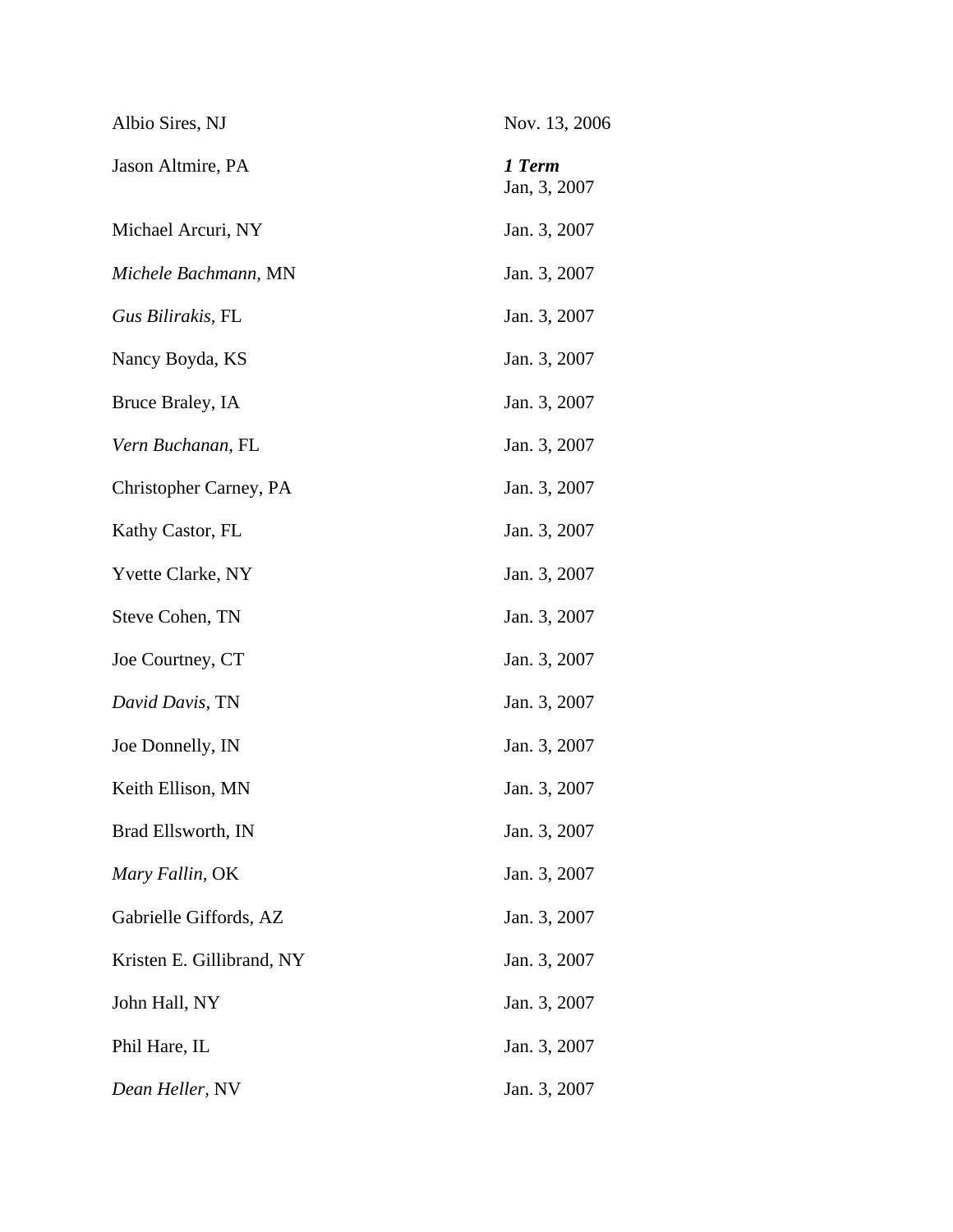| Mazie Hirono, HI         | Jan. 3, 2007 |
|--------------------------|--------------|
| Paul Hodes, NH           | Jan. 3, 2007 |
| Henry "Hank" Johnson, GA | Jan. 3, 2007 |
| Jim Jordan, OH           | Jan. 3, 2007 |
| Steve Kagen, WI          | Jan. 3, 2007 |
| Ron Klein, FL            | Jan. 3, 2007 |
| Doug Lamborn, CO         | Jan. 3, 2007 |
| Nick Lampson, TX         | Jan. 3, 2007 |
| David Loebsack, IA       | Jan. 3, 2007 |
| Tim Mahoney, FL          | Jan. 3, 2007 |
| Kevin McCarthy, CA       | Jan. 3, 2007 |
| Jerry McNerney, CA       | Jan. 3, 2007 |
| Harry Mitchell, AZ       | Jan. 3, 2007 |
| Christopher Murphy, CT   | Jan. 3, 2007 |
| Patrick Murphy, PA       | Jan. 3, 2007 |
| Ed Perlmutter, CO        | Jan. 3, 2007 |
| Peter Roskam, IL         | Jan. 3, 2007 |
| <i>Bill Sali</i> , ID    | Jan. 3, 2007 |
| John Sarbanes, MD        | Jan. 3, 2007 |
| Joe Sestak, PA           | Jan. 3, 2007 |
| Carol Shea-Porter, NH    | Jan. 3, 2007 |
| Heath Shuler, NC         | Jan. 3, 2007 |
| Adrian Smith, NE         | Jan. 3, 2007 |